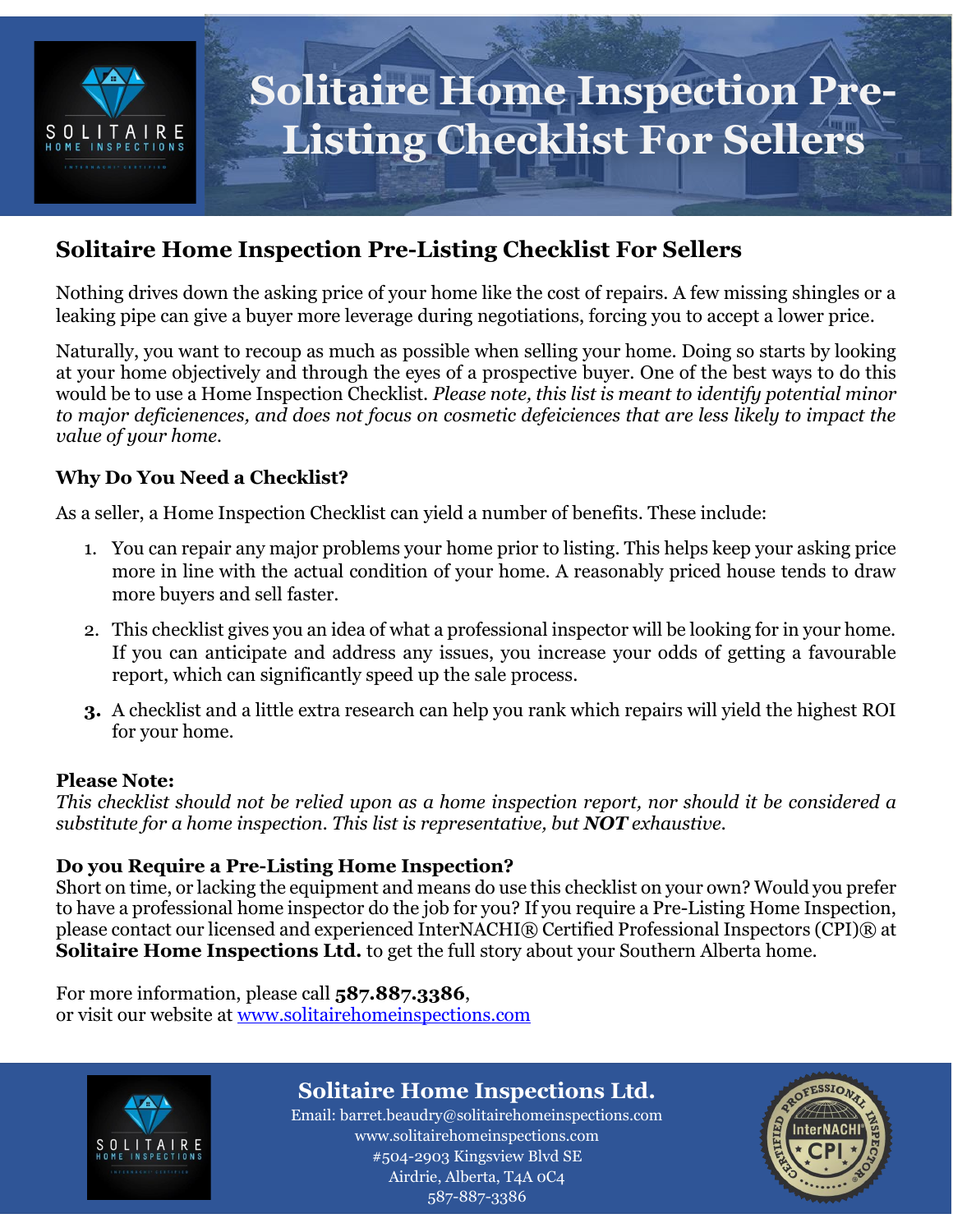

#### *Grounds*

- $\Box$  Proper grading drainage away from house
- $\Box$  No evidence of standing water
- $\Box$  No leaks from septic tank or leech field (if applicable)
- $\Box$  Yard, landscaping, trees and walkways in good condition
- $\Box$  No branches or bushes touching house or overhanging the roof
- $\Box$  Railings on stairs and decks are adequate and secure
- $\Box$  Driveways, sidewalks, patios, entrance landings in good condition, and pitched away from structure
- $\Box$  Downspout drainage directed away from structure
- $\Box$  Exterior structures (fences, sheds, decks, retaining walls, detached garages) in good condition, no evidence of termite damage or rotted wood

#### *Structure*

- $\Box$  Ridge and fascia board lines appear straight and level
- $\Box$  Sides of house appear straight, not bowed or sagging
- $\Box$  Window and doorframes appear square (especially bowed windows)
- $\Box$  Visible foundation in good condition appears straight, plumb, with no significant Cracks

#### *Exterior Surfaces*

- $\Box$  Adequate clearance between ground and wood siding materials (6" minimum); no wood-toearth contact
- $\Box$  Siding: no cracking, curling, loose, rot or decay
- $\Box$  Masonry veneers: no cracks in joints, no broken, spalling or flaking components
- $\Box$  Stucco: no large cracks (discuss all stucco cracks with a professional inspector)
- $\Box$  Vinyl or aluminum siding: no dents, damage, no bowing or loose siding
- $\Box$  No vines on surface of structure
- $\Box$  Exterior paint or stain: no flaking or blisters
- $\Box$  No stains on exterior surfaces

#### *Windows, Doors and Wood Trim*

- $\Box$  Wood frames and trim pieces are secure, no cracks, rot or decay
- $\Box$  Joints around frames are caulked
- $\Box$  No broken glass (window or storm panes) or damaged screens, no broken doublepaned, insulated window seals.
- $\Box$  Muntin and mullion glazing compound in good condition
- $\Box$  Storm windows or thermal glass used
- $\Box$  Drip caps installed over windows



## **Solitaire Home Inspections Ltd.**

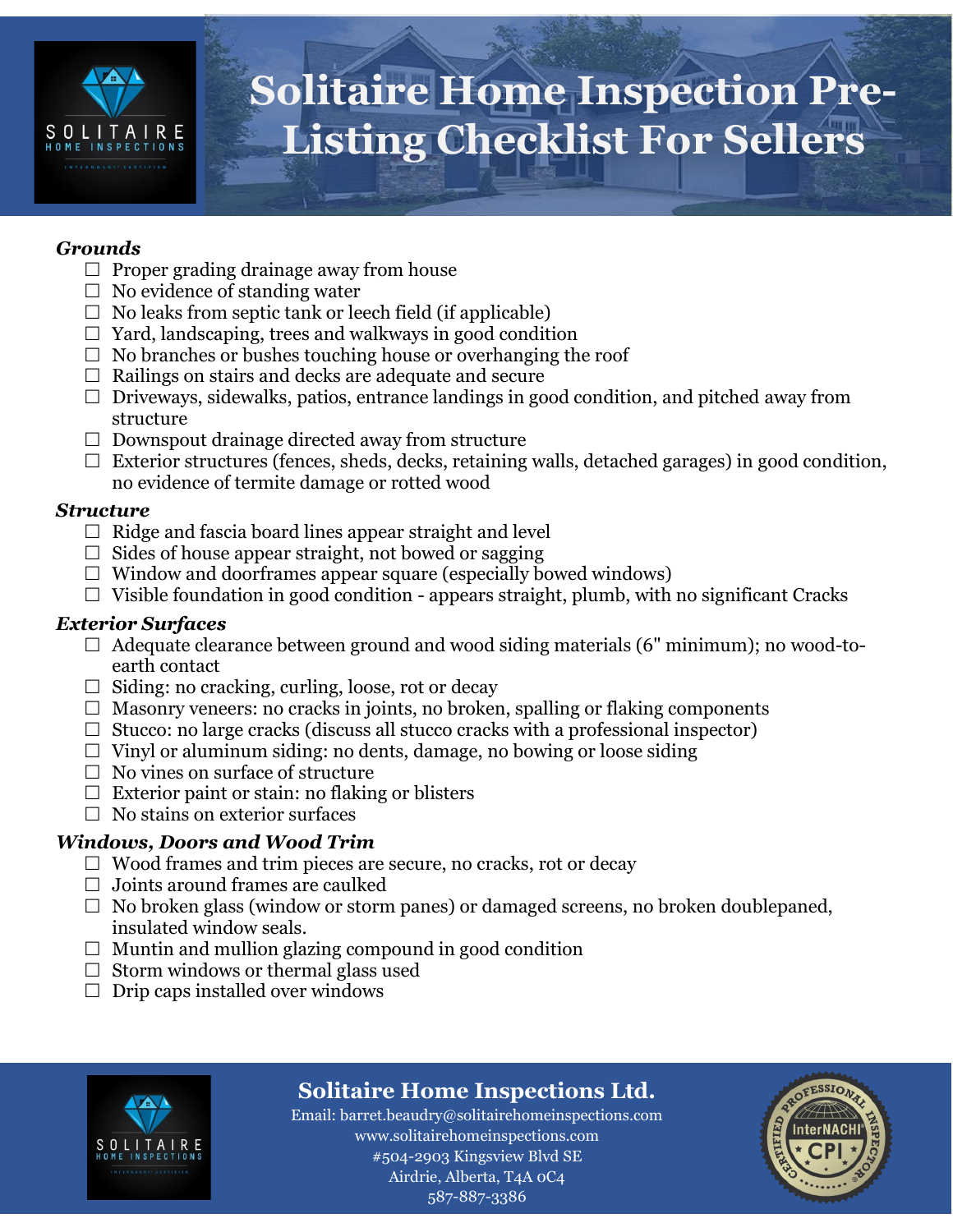

### *Roof*

- $\Box$  Composition shingles: no curling, no cupping, no loss of granulation particulate, no broken, damaged or missing shingles, no more than two layers of roofing
- $\Box$  Wood shingles or shakes: no mold, rot or decay, no cracked/broken/missingshingles, no curling
- $\Box$  Flat roofs: no obvious patches, no cracks or splits, minimal blisters/"alligatoring" and wrinkles, no silt deposits (indicates improper drainage), sealed tar at flashings
- $\Box$  Flashing around roof penetrations
- $\Box$  No evidence of excess roofing cement/tar/caulk
- $\Box$  Soffits and fascia: no decay, no stains
- $\Box$  Exterior venting for eave areas: vents are clean and not painted over
- $\Box$  Gutters: no decay or rust, joints sealed, attached securely to structure, no bending or sagging, no sections of gutter or downspout missing, gutters clean, no mud deposits
- $\Box$  Chimneys: straight, properly flashed, no evidence of damaged bricks or crackedjoints, mortar/cement cap in good condition

### *Attic*

- $\Box$  No stains on underside of roofing, especially around roof penetrations
- $\Box$  No evidence of decay or damage to structure
- $\Box$  Sufficient insulation and properly installed insulation (moisture barrier installed closest to the heated area of the house)
- $\Box$  Adequate ventilation, clear path into attic for air entering through soffit vents, adequately sized gable end louvers, all mechanical ventilation operational
- $\Box$  No plumbing, exhaust or appliance vents terminating in attic
- $\Box$  No open electrical splices

### *Interior Rooms*

- $\Box$  Floors, walls and ceilings appear straight and plumb and level
- $\Box$  No stains on floors, walls or ceilings
- $\Box$  Flooring materials in good condition
- $\Box$  No significant cracks in walls or ceilings
- $\Box$  Windows and exterior doors operate easily and latch properly, no broken glass, nosashes painted shut, no decay; windows and doors have weather-stripping, "weep holes"installed
- $\Box$  Interior doors operate easily and latch properly, no damage or decay, no brokenhardware
- $\Box$  Paint, wall covering, and paneling in good condition
- $\Box$  Wood trim installed well and in good condition
- $\Box$  Lights and switches operate properly



## **Solitaire Home Inspections Ltd.**

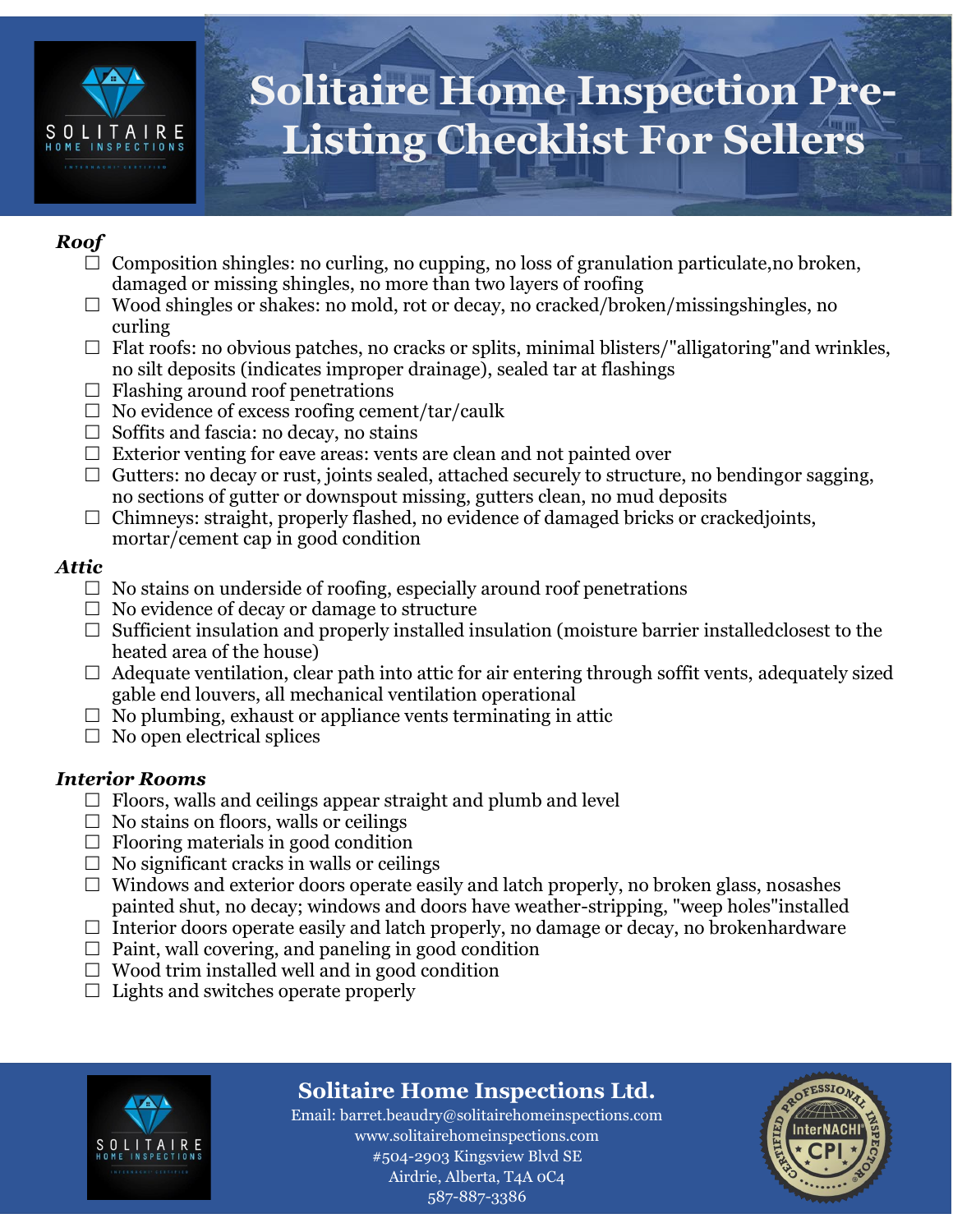

- $\Box$  Adequate number of three pronged electrical outlets in each room
- $\Box$  Electrical outlets test properly (spot check)
- $\Box$  Heating/cooling source in each habitable room
- $\Box$  Evidence of adequate insulation in walls
- $\Box$  Fireplace: no cracking or damaged masonry, no evidence of back-drafting (staining on fireplace façade), damper operates properly, flue has been cleaned, flue is lined

#### *Kitchen*

- $\Box$  Working exhaust fan that is vented to the exterior of the building
- $\Box$  Ground Fault Circuit Interrupter ("GFCI") protection for electrical outlets within 6 feet of the sink(s)
- $\Box$  No leaks in pipes under sinks
- $\Box$  Floor in cabinet under sink solid, no stains or decay
- $\Box$  Water flow in sink adequate
- $\Box$  No excessive rust or deterioration on garbage disposal or waste pipes
- $\Box$  Built- in appliances operate properly
- $\Box$  Cabinets in good condition: doors and drawers operate properly
- $\Box$  Dishwasher: drains properly, no leaks, baskets, door spring operates properly

### *Bathrooms*

- $\Box$  Working exhaust fan that doesn't terminate in the attic space
- $\Box$  Adequate flow and pressure at all fixtures
- $\Box$  Sink, tub and shower drain properly
- $\Box$  Plumbing and cabinet floor under sink in good condition
- $\Box$  If sink is metal, it shows no signs of rust, overflow drain doesn't leak
- $\Box$  Toilet operates properly
- $\Box$  Toilet stable, no rocking, no stains around base
- $\Box$  Caulking in good condition inside and outside of the tub and shower area
- $\Box$  Tub or shower tiles secure, wall surface solid
- $\Box$  No stains or evidence of past leaking around base of bath or shower

### *Miscellaneous*

- $\Box$  Smoke and carbon monoxide detectors where required by local ordinances
- $\Box$  Stairway treads and risers solid
- $\Box$  Stair handrails where needed and in good condition
- $\Box$  Automatic garage door opener operates properly, stops properly for obstacles

### *Basement or Mechanical Room*

- $\Box$  No evidence of moisture
- $\Box$  Exposed foundation; no stains no major cracks, no flaking, no efflorescence



## **Solitaire Home Inspections Ltd.**

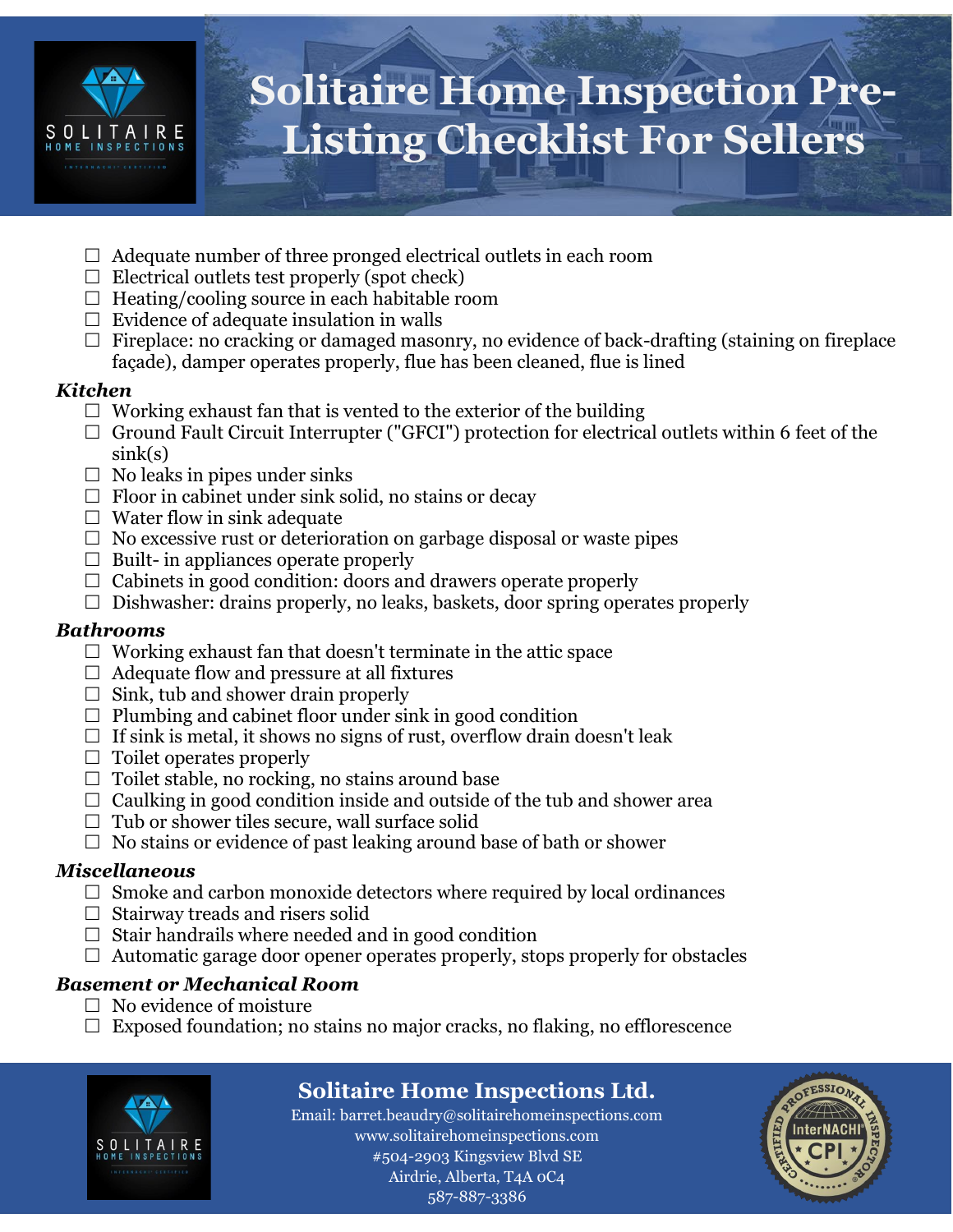

- $\Box$  Visible structural wood: no sagging, no damage, no decay, no stains, no damage from insects, sills attached to foundation with anchor bolts
- $\Box$  Insulation at rim/band joists

### *Crawl Space (If Applicable)*

- $\Box$  Adequately vented to exterior
- $\Box$  Insulation on exposed water supply, waste and vent pipes
- $\Box$  Insulation between crawl space (if applicable) and heated areas, installed with vapor barrier towards heated area
- $\Box$  No evidence of insect damage
- $\Box$  No evidence of moisture damage

#### *Plumbing*

- $\Box$  Visible pipes: no damage, no evidence of leaks, no signs of stains on materials near pipes; drain pipes slope slightly down towards outlet to septic/sewage system
- $\Box$  Water heater: no signs of rust, vented properly, sized to produce adequate quantities of hot water for the number of bedrooms in the house.
- $\Box$  Water pump: does not short cycle
- $\Box$  Galvanized pipes do not restrict water flow
- $\Box$  Well water test is acceptable (If Applicable)
- $\Box$  Hot water temperature between 118 125 degrees Fahrenheit

#### *Electrical*

- $\Box$  Visible wiring: in good condition, no "knob-and-tube" wiring, no exposed splices, cables secured and protected
- $\Box$  Service panel: adequate capacity, all cables attached to panel with cable connectors; fuses or breakers are not overheating
- $\Box$  No aluminum cable for branch circuits

### *Heating/Cooling System*

- $\Box$  Appears to operate well throughout (good air flow on forced hot air systems)
- $\Box$  Flues: no open seams, slopes up to chimney connection
- $\Box$  No rust around cooling unit
- $\Box$  No combustion gas odor
- $\Box$  Air filter(s) clean
- $\Box$  Ductwork in good condition
- $\Box$  No asbestos on heating pipes, water pipes or air ducts
- $\Box$  Separate flues for gas/oil/propane and wood/coal



## **Solitaire Home Inspections Ltd.**